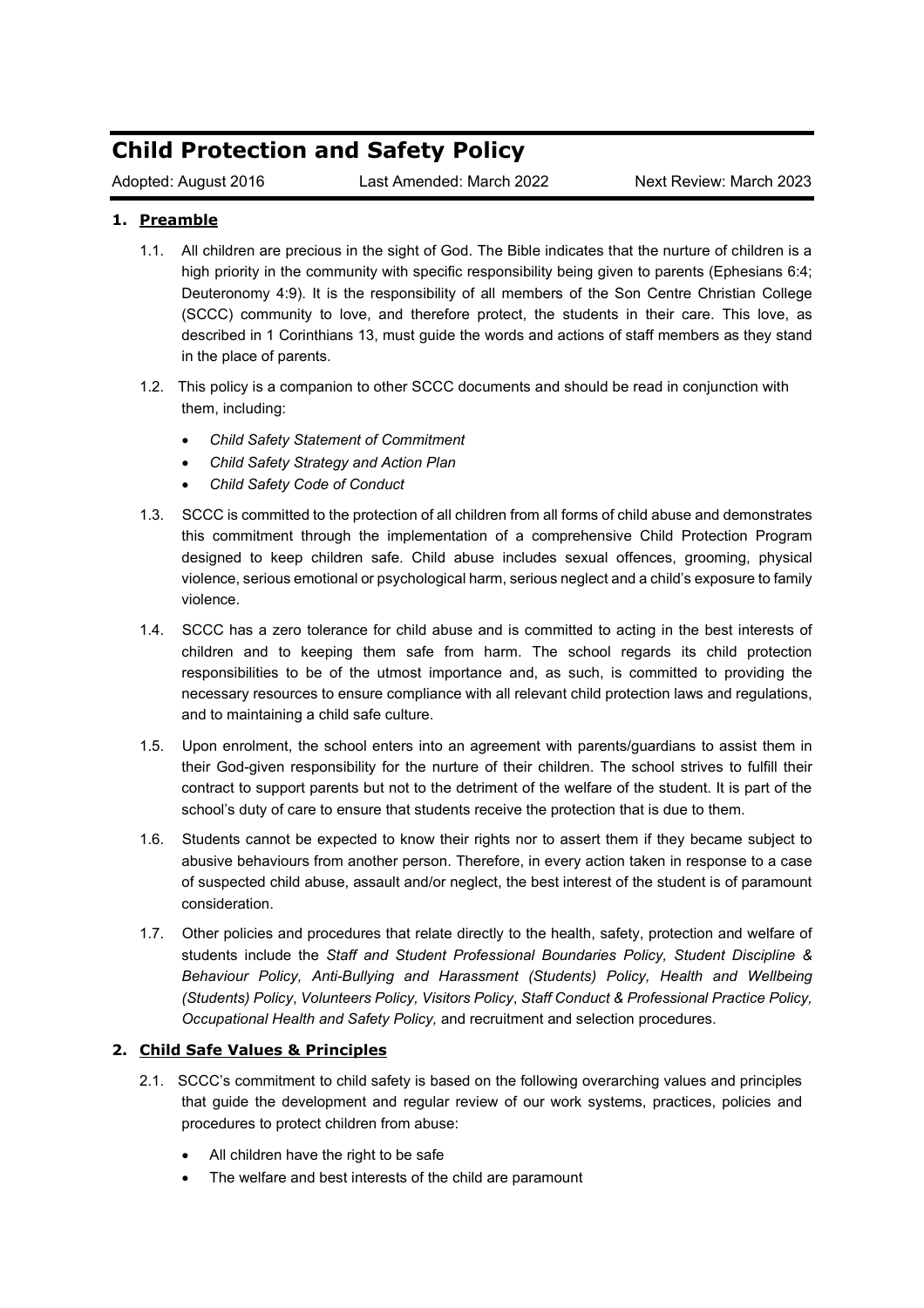- The views of the child and a child's privacy must be respected
- Clear expectations for appropriate behavior with children are established in our *Child Safety Code of Conduct* and *Staff and Student Professional Boundaries Policy*
- The safety of children is dependent upon the existence of a child safe culture
- Child safety awareness is promoted and openly discussed within our school community
- Procedures are in place to screen all staff members and [volunteers,](https://childprotection.cspace.net.au/VolunteerManagementVIC) including third party contractors and external education providers who have direct contact with children
- Child safety and protection is everyone's responsibility
- Child protection training is mandatory for all Board members, staff members and volunteers
- Procedures for responding to alleged or suspected incidents of child abuse are simple and accessible for all members of the school community
- Younger students and children from culturally or linguistically diverse backgrounds have the right to special care and support, including those who identify as Aboriginal or Torres Strait Islander
- Children who have any kind of disability have the right to special care and support

# **3. Objectives**

- 3.1. This policy provides the framework for:
	- development of work systems, practices, policies and procedures to promote child protection within the school;
	- creation of a positive and robust child protection culture;
	- promotion and open discussion of child protection issues within the school; and
	- compliance with all laws, regulations and standards relevant to child protection in Victoria.

## **4. Child Protection Program**

- 4.1. SCCC is committed to the effective implementation of the school's Child Protection Program and to ensuring that it is appropriately reviewed and updated. The school adopts a risk management approach by identifying key risk indicators and assessing child safety risks based on a range of factors, including the nature of our school's activities, physical and online environments, and the characteristics of the student body.
- 4.2. SCCC's Child Protection Program relates to all aspects of protecting children from abuse and establishes work systems, practices, policies and procedures to protect children from abuse. It includes:
	- clear information as to what constitutes child abuse and associated key risk indicators;
	- clear procedures for responding to and reporting allegations of child abuse;
	- strategies to support, encourage and enable staff members, volunteers, parents and students to understand, identify, discuss and report child protection matters;
	- procedures for recruiting and screening Board members, staff members and volunteers;
	- pastoral care strategies designed to empower students and keep them safe;
	- policies with respect to cultural diversity and students with disabilities;
	- a child protection training program;
	- information regarding steps to take after disclosure of abuse to protect, support and assist children;
	- guidelines with respect to record keeping and confidentiality;
	- policies to ensure compliance with all relevant laws, regulations and standards (including the *Victorian Child Safe Standards*); and
	- a system for continuous review and improvement.
- 4.3. The Principal will annually ensure that appropriate guidance and training is provided to the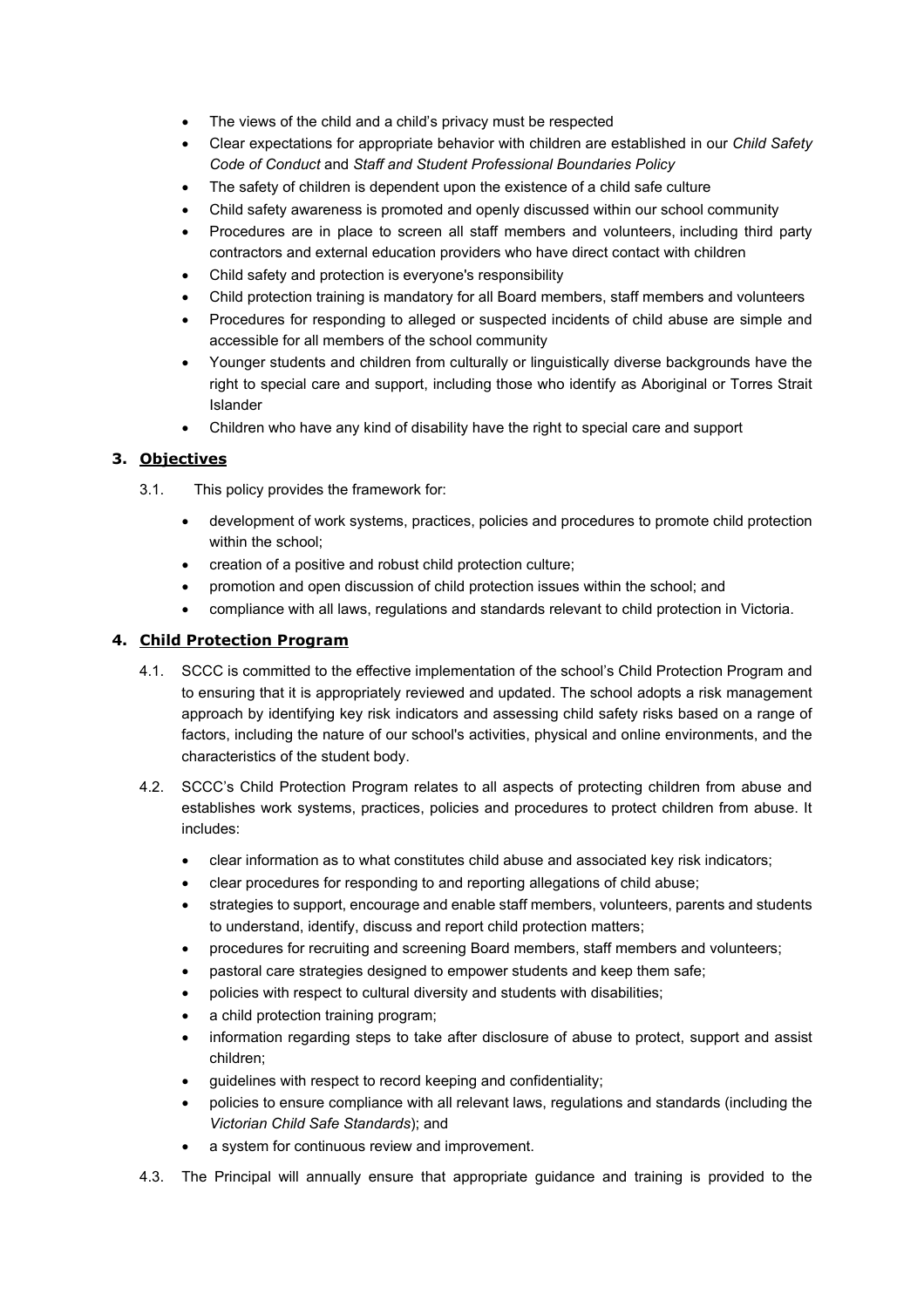individual members of the school governing authority and the school staff members about individual and collective obligations and responsibilities for managing the risk of child abuse, child abuse risks in the school environment and the school's current child safety standards.

- 4.4. As part of SCCC's induction process, the Principal will ensure that appropriate guidance and training is provided to new school staff members about individual and collective obligations and responsibilities for managing the risk of child abuse, child abuse risks in the school environment and the school's current child safety standards.
- 4.5. Staff members and volunteers, third-party contractors and external education providers are supported by SCCC's Principal (as the nominated [Child](https://childprotection.cspace.net.au/OurChildProtectionOfficersMakeAReport) Protection Officer) to ensure that they are compliant with the school's approach to child protection.

## **4.6. Mandatory Reporting**

All mandatory reporters must make a report to Victoria Police and/or DHHS Child Protection as soon as practicable if, during the course of carrying out their professional roles and responsibilities, they form a belief on reasonable grounds that:

- a child has suffered, or is likely to suffer, significant harm as a result of physical abuse and/or sexual abuse; and
- the child's parents have not protected, or are unlikely to protect, the child from harm of that type.

## **4.7. Failure to Disclose**

The offense of failure to disclose applies to all adults (not just professionals who work with children) who form a reasonable belief that another adult may have committed a sexual offence against a child under 16 years of age and fail to report this information to the Victoria Police.

#### **4.8. Failure to Protect**

The offense of failure to protect applies to a person in a position of authority within an organisation who:

- knows of a substantial risk that a child under the age of 16, under the care, supervision or authority of the organisation, will become a victim of a sexual offence committed by an adult associated with the organisation (e.g. employee, contractors, volunteer, visitor); and
- negligently fails to remove or reduce the risk of harm.

#### **4.9. Grooming**

Grooming is when a person engages in predatory conduct to prepare a child for sexual activity at a later time. It can include communicating and/or attempting to befriend or establish a relationship or other emotional connection with the child or their parent/carer.

#### **4.10. Duty of Care to Prevent Child Abuse**

The school owes a duty to take care that, in all the circumstances of the case, is reasonable to prevent the abuse of a child by an individual associated with the school while the child us under the care, supervision or authority of the school. Abuse includes sexual and physical abuse.

#### **4.11. Reportable Conduct Scheme**

The school is required to notify the Commission for Children and Young People of any allegation of reportable conduct made against a worker or volunteer.

There are five types of reportable conduct:

Sexual offences committed against, with or in the presence of a child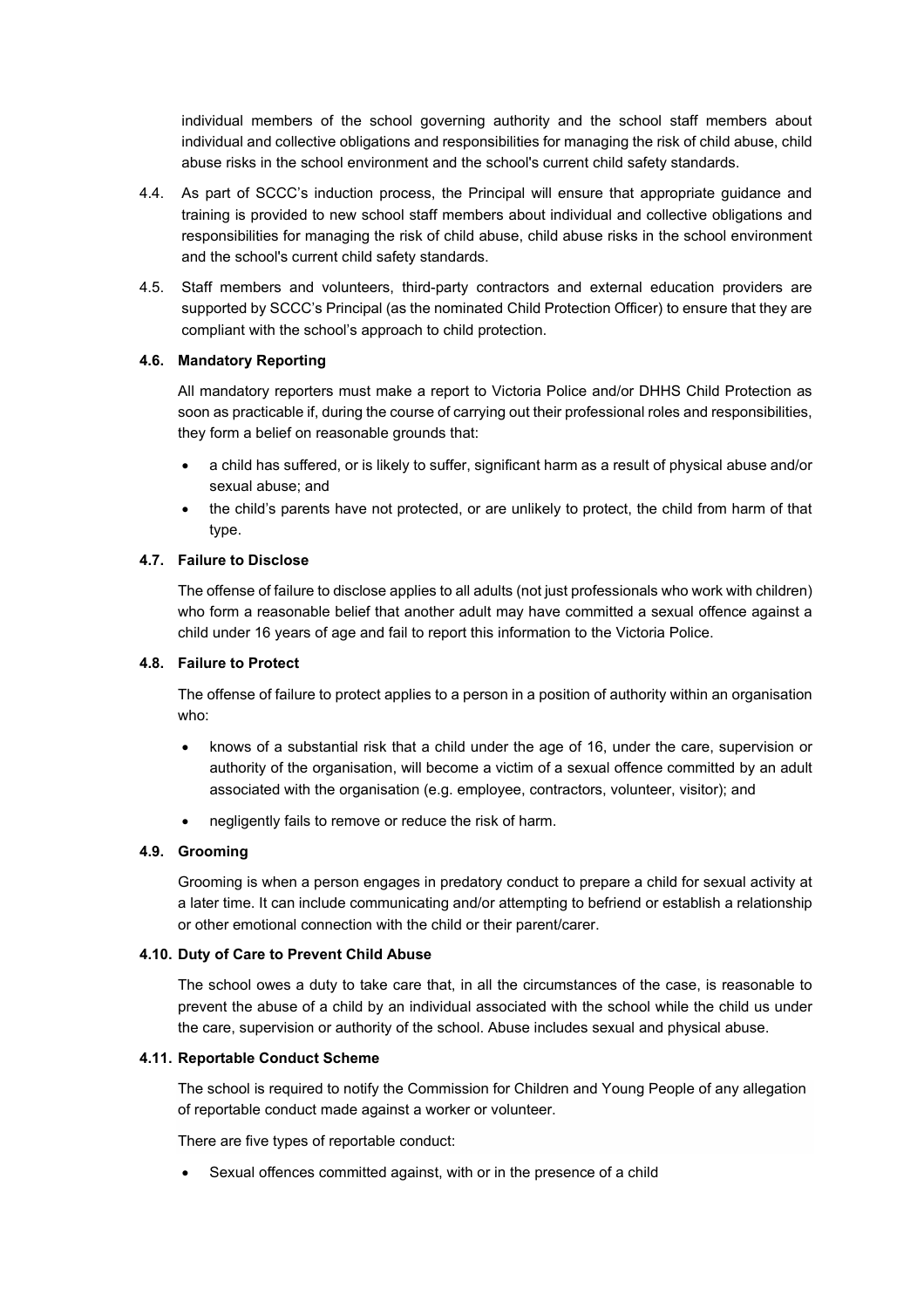- Sexual misconduct committed against, with or in the presence of a child
- Physical violence against, with or in the presence of a child
- Any behaviour that causes significant emotional or psychological harm to a child
- Significant neglect of a child

Any staff member, volunteer or contractor who needs clarification as to whether they have a 'reasonable belief' to report or not should speak with the Principal.

#### **4.12. Historical Sexual Abuse Reports**

If a former student is now an adult and makes a claim of historic abuse within the school context, the school must notify the Police. If the former student is still a child, a mandatory report to the Department of Health and Human Services and a reportable conduct allegation to the Commission for Children and Young People must be made. Reporting requirement under the Crimes Act may also apply.

#### **4.13. Student Sexual Offending**

Student sexual offending refers to sexual behaviour that is led by a student aged 10 years and over that may amount to a sexual offence. A sexual offence includes rape, sexual assault, indecent acts and other unwanted sexualised touching, all of which are offences under the Crimes Act 1958.

#### **4.14. Students Under 10**

If a staff member is unsure of any form of sexualised behaviour or has protective concerns for a child under the age of 10, they will speak with the Principal.

#### **5. Responsibilities**

- 5.1. Child protection is everyone's responsibility. At SCCC, all Board members and staff members, as well as volunteers, have a shared responsibility for contributing to the safety and protection of children. Specific responsibilities include:
	- **Board members.** Each Board member is required to ensure that appropriate resources are made available to allow the school's *Child Protection and Safety Policy* and Child Protection Program to be effectively implemented within the school and are responsible for holding the Principal accountable for effective implementation.
	- **Principal.** The Principal is responsible and accountable for taking all practical measures to ensure that our *Child Protection and Safety Policy* and our *Child Protection Program* are implemented effectively and that a strong and sustainable child protection culture is maintained within the school.
	- **Child Protection Officers.** The Principal is nominated as the Child Protection Officer and receive additional specialised training with respect to child protection issues. They are the first point of contact for raising child protection concerns within the school. They are also responsible for championing child protection within the school and assisting in coordinating responses to child protection incidents.

It is the responsibility of the Principal to ensure that appropriate action is taken in response to any concerns raised.

- **Staff members.** All staff members are required to be familiar with the contents of our *Child Protection and Safety Policy* and our *Child Protection Program,* and with their legal obligations with respect to the reporting of child abuse. It is each individual's responsibility to be aware of key risk indicators of child abuse, to be observant, and to raise any concerns they may have relating to child abuse with the Principal.
- **Volunteers.** All volunteers are required to be familiar with the contents of the school's *Child*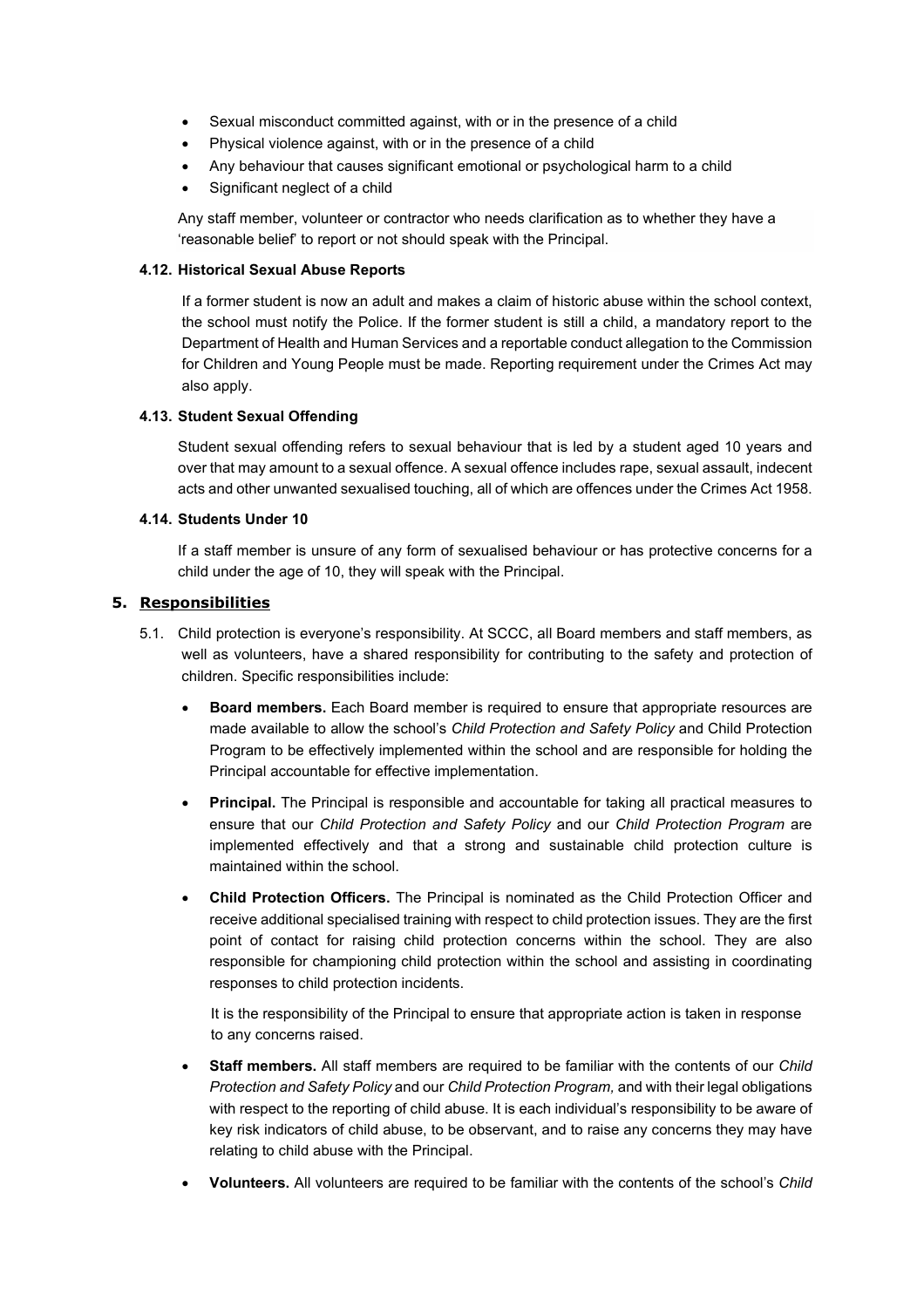*Protection and Safety Policy* and *Child Safety Code of Conduct,* and with their legal obligations with respect to the reporting of child abuse. It is each individual's responsibility to be aware of key risk indicators of child abuse, to be observant, and to raise any concerns they may have relating to child abuse with the Principal.

• **Service providers.** All third-party contractors (service providers) engaged by the school are responsible for contributing to the safety and protection of children in the school environment. All service providers engaged by the school are required to be familiar with our *Child Protection and Safety Policy* and our Child Protection Program. The school may include this requirement in the written agreement between the school and the service provider.

# **6. Reporting Child Protection Concerns**

- 6.1. Depending on the type of conduct that occurs, the following authorities must be notified:
	- Victoria Police under the Crimes Act 1958 (Vic) (Crimes Act) if the conduct amounts to a sexual offence or abuse (failure to disclose offence)
	- The DHHS under the CYFA if the conduct meets the mandatory reporting criteria
	- The VIT under the Education and Training Reform Act 2006 (Vic) (ETR Act) if the conduct involves a registered teacher (if the teacher misconduct involves a sexual offence, the VIT must be notified immediately)
	- The Commission for Children and Young People (the Commission) under the Child Wellbeing and Safety Act 2005 (Vic) (the CWS Act) if the allegation is against an employee, volunteer, contractor, office holder, minister of religion or officer of a religious body (an initial report is to be made within three days and a further report within 30 days)

Note: The online reporting procedure is outlined at this website:

<https://ccyp.vic.gov.au/reportable-conduct-scheme/reporting-and-investigating-allegations/>

The Commission has the power to share information it obtains under the Reportable Conduct Scheme to other organisations, including the Working with Children Check Unit and the Victoria Institute of Teaching.

- 6.2. In all circumstances, allegations of criminal conduct by a worker or volunteer must be reported to the Police as a first priority. Once the Police have been notified and a child is not at risk of harm, the school should then consider its reporting obligations under other legislation.
- 6.3. The school's Child Protection Program provides detailed guidance for Board members, staff members and volunteers regarding how to identify key risk indicators of child abuse and how to report child abuse concerns to Principal. It also contains detailed procedures with respect to the reporting of child abuse incidents to relevant authorities.
- 6.4. Third party contractors (service providers), external education providers, volunteers, students, parents/carers or other community members who have concerns that a child may be subject to abuse are asked to contact the Principal, whose responsibility it is to ensure that appropriate action is taken. Communications will be treated confidentially on a need-to-know basis. Whenever there are concerns that a child is in immediate danger, the police should be called on 000.
- 6.5. Reporting to the Principal does not displace or discharge any obligations that arise if a person reasonably believes that a child is at risk of child abuse. If a teacher, volunteer, contractor or other person engaged in child connected work at SCCC does make a report to an external authority, it is expected that they will also immediately notify the Principal that this has been done.
- 6.6. **Procedure for responding** to allegations of suspected child abuse:
	- Any person making a disclosure will be told that this is a very serious matter that the school has no choice but to follow up by reporting to the Principal